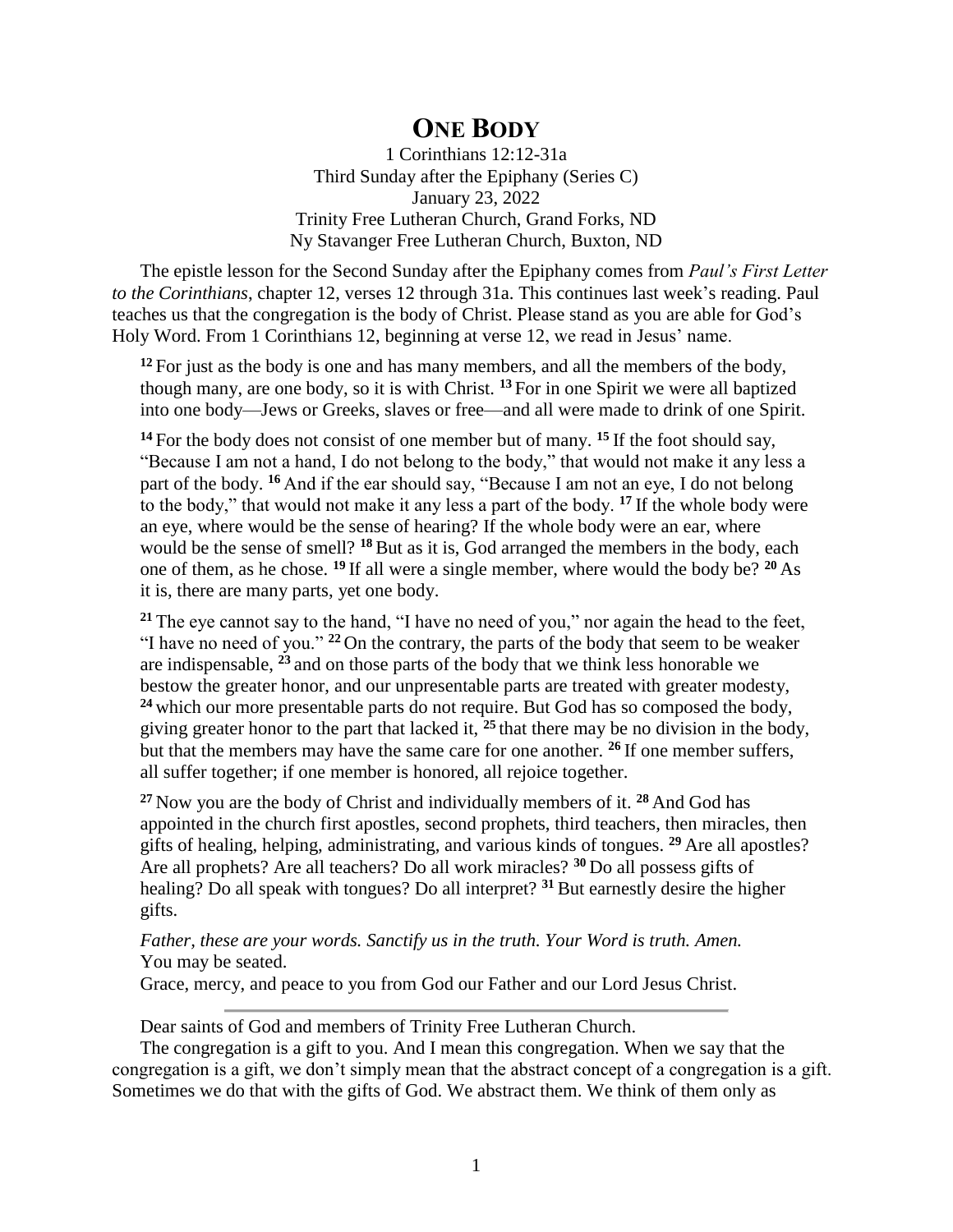concepts instead of real things. But that is not right. God gives us real gifts. So we mean this real congregation, with real people, with flesh and blood. This real congregation is a gift. No one is ever blessed by receiving the abstract concept of a gift. Your wife will not be pleased with you if you give her the abstract concept of oven mitts for Valentine's Day. That's even worse than giving her actual oven mitts. And God does not give us abstract gifts. He gives real salvation. He gives real forgiveness for real sins. He gave his real Son in real flesh and blood. He gives us the real Holy Spirit through Baptism with real water. Jesus gives us his real body and blood to eat and drink. And he has given us a real congregation. This is the real congregation. This is the real body of Jesus Christ. This is truly a gift of God to us.

The doctrine of the congregation begins in the Gospel. In Lutheran doctrine, we talk a lot about Law and Gospel. I'll define these two doctrines: "The Law is the divine Word that tells us what we must do" (H.U. Sverdrup's Explanation of Luther's Small Catechism, q. 11). And, "The Gospel is the good news of the grace of God in Jesus Christ our Savior" (ibid, q. 12). These are the two great doctrines of the Bible. So there's kind of a predictable formula for sermons, where, instead of preaching Law *and* Gospel, we preach Law, *then* Gospel. It's kind of become a joke in Lutheran circles. First the pastor says that you are all dirty, rotten sinners, because you have violated God's Law. And this is true. Then he tells you to be of good cheer, because Jesus has removed your sin by his death and resurrection. This, also, is true. Sometimes this Law, *then* Gospel outline is appropriate and fits the text. Other times, it's a formula that we impose on the text when we really shouldn't. It's kind of like the preacher only has one sermon, and he just preaches a different version of it every Sunday. When preachers do this, sermons become predictable, and the Law really loses its bite. The preacher might really lay into you with Law, and you probably deserve it. But you're sitting there thinking, Okay, you're probably right, but I don't really feel that bad, because I know that in eight minutes and twelve seconds you're going to tell me that everything is okay. So it's kind of like the Gospel just becomes a vaccination against the Law. That's not good. Christians should not be immune to the Law. The Law is God's Word. The Law is the will of God. The Law is good. So the Law, *then* Gospel formula isn't always the best way to go. When you hear me do it, it might be because it's the right way to handle a text, or it could be that I just couldn't figure out anything better. That happens sometimes.

But today we start with the Gospel, because the doctrine of the congregation begins in the Gospel. Once we establish that, we go on to considering what God's Word has to say about how we live in the congregation. But we won't leave the Gospel behind. "In this Christian Church, [the Holy Spirit] daily forgives abundantly all [our] sins" (Small Catechism, "The Apostles' Creed"). And whenever we talk about the good works God calls us to, we can't leave the Gospel behind, because we are bound to sin against these commands of God. So we return, over and over again, to confess our sin and be forgiven. So we'll start in the Gospel, then we'll consider the good works God calls us to, and we will keep God's forgiveness close at all times.

The doctrine of the congregation begins with Jesus' death and resurrection. Your membership in the body of Christ begins with your Baptism. We are baptized into Jesus' death and resurrection. Through Baptism you have been buried with Christ, and you have been raised with Christ (Col. 2:12). This is how we receive the benefits of Christ's sacrifice. We are united with the physical body of Jesus Christ.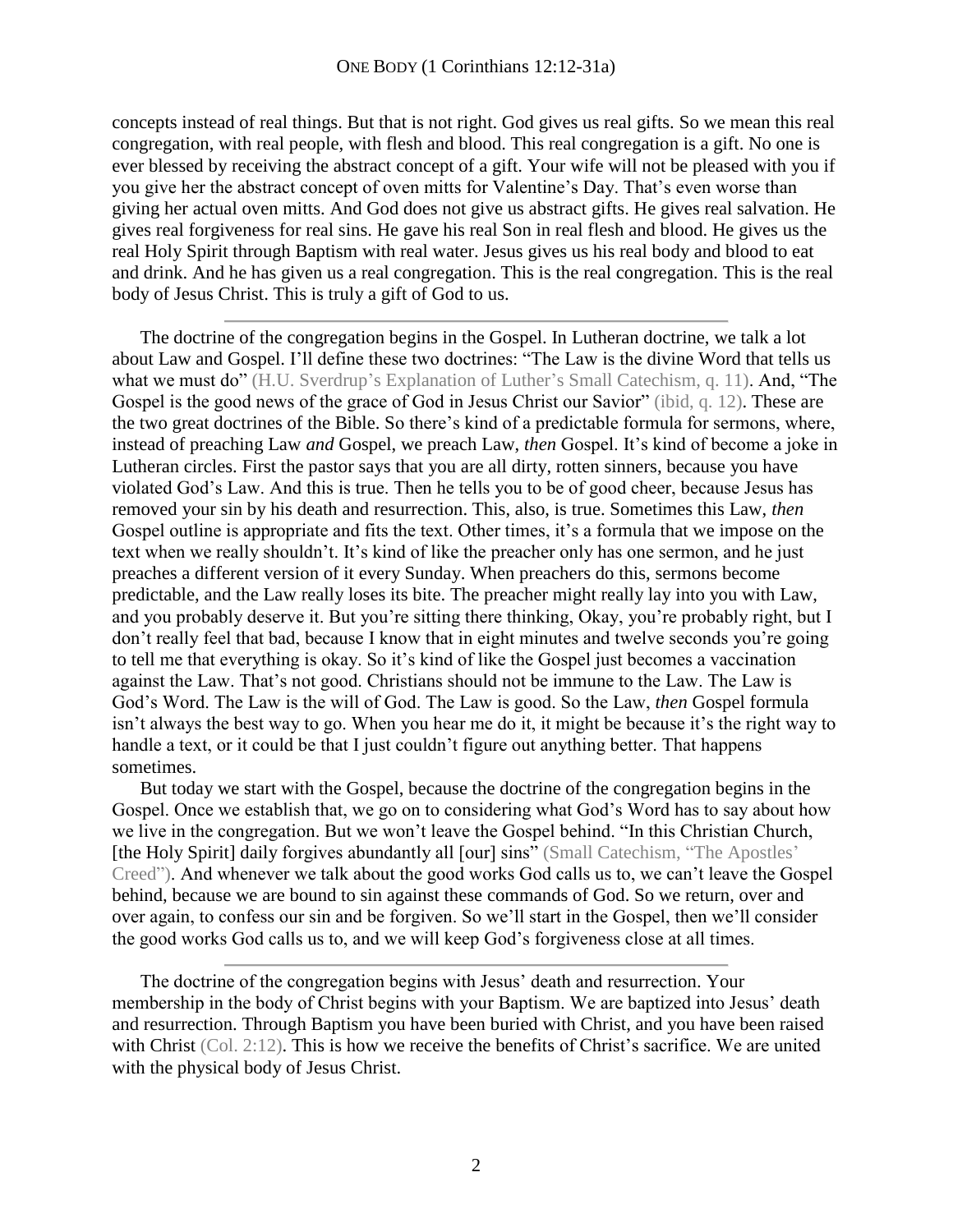Baptism connects us to the physical body of Christ. And if each individual Christian is sacramentally connected to the body of Christ, then we are also connected to one another. This can be seen especially clearly in many of Paul's letters. In Romans (6:1-11) and Colossians (2:11-12), he speaks of Baptism uniting us with Jesus in his death and resurrection. And in Galatians (3:27), Ephesians (4:4-6), and here in 1 Corinthians, he speaks of how Baptism also unites us with one another in the one body of Jesus Christ. So he says in this passage, "For in one Spirit we were all baptized into one body ... and all were made to drink of one Spirit" (12:13). So one of the benefits of your Baptism is that you are united with the other members of the Church. This is part of the reason why we reject the false notion that a person can be baptized as a sort of "fire insurance" and then go on living however they want. Baptism incorporates you into the body of Christ. It joins you with other Christians, especially those in the same congregation.

Each member, then, is a gift from God to every other member of the congregation. I am a gift from God to you. That is really uncomfortable to say, because I was raised to know that I should be humble, and if I don't feel humble, I should at least fake it. Pastors also tend to get themselves in trouble when they think of themselves as "God's gift to the Church." But there's a biblical, and even humble way to understand this. And it's in the sense that every member of the body is a gift to the rest of the body. So I am a gift to you. You are a gift to me. You are a gift to your brother or sister over there. And they are a gift to you. Every member of the body is a gift to every other member of the body. And we can understand this in a humble way when we recognize that God gave us to one another in order to serve one another. It's not like I am just so awesome that you're all privileged to know me. And it's not like you're just so awesome, that the rest of us are privileged to get to go to church with you. No. God gave us to one another in order to serve one another. Humility is considering others more significant than yourself. This is the right way to think of yourself as God's gift to this congregation. God gave you to the other members of this congregation in order to serve them and be served by them

So I want you to hear and believe this: You are God's gift to the rest of the members of this congregation. You should believe that, because it's true. Then you should also ask yourself, *What kind of gift am I? How am I serving the other members?* Because it is God's will for every single member of the congregation to serve the other members. 1 Peter (4:10) says, "As each has received a gift, use it to serve one another, as good stewards of God's varied grace."

Every member of the congregation has some kind of service they provide to the rest of the congregation. And these services differ from one member to another.

Paul makes this sermon pretty easy, because I don't have to think of an illustration to teach this. Paul says that the body of Christ is like, well, a body. "The body does not consist of one member, but of many" (12:14). He speaks of feet, hands, eyes, ears, and noses. They are all different, and they all have different functions. One member should not be jealous of another member. Rather, each member should consider its place in the body and how it can serve the body. When we become jealous of one another and seek to steal their place in the body, it brings harm to the whole body, including ourselves.

Consider your hand. One of the things you do with your hand is wave to people. What if your foot became jealous and started waving to people. For one thing, you would look really weird. People might think you were trying to kick box them. Then you would probably fall over and hurt yourself. And it's the same way in the body of Christ. We should not try to be something we're not, but recognize that God has composed this body according to his wisdom, and then we serve with the gifts he has given us.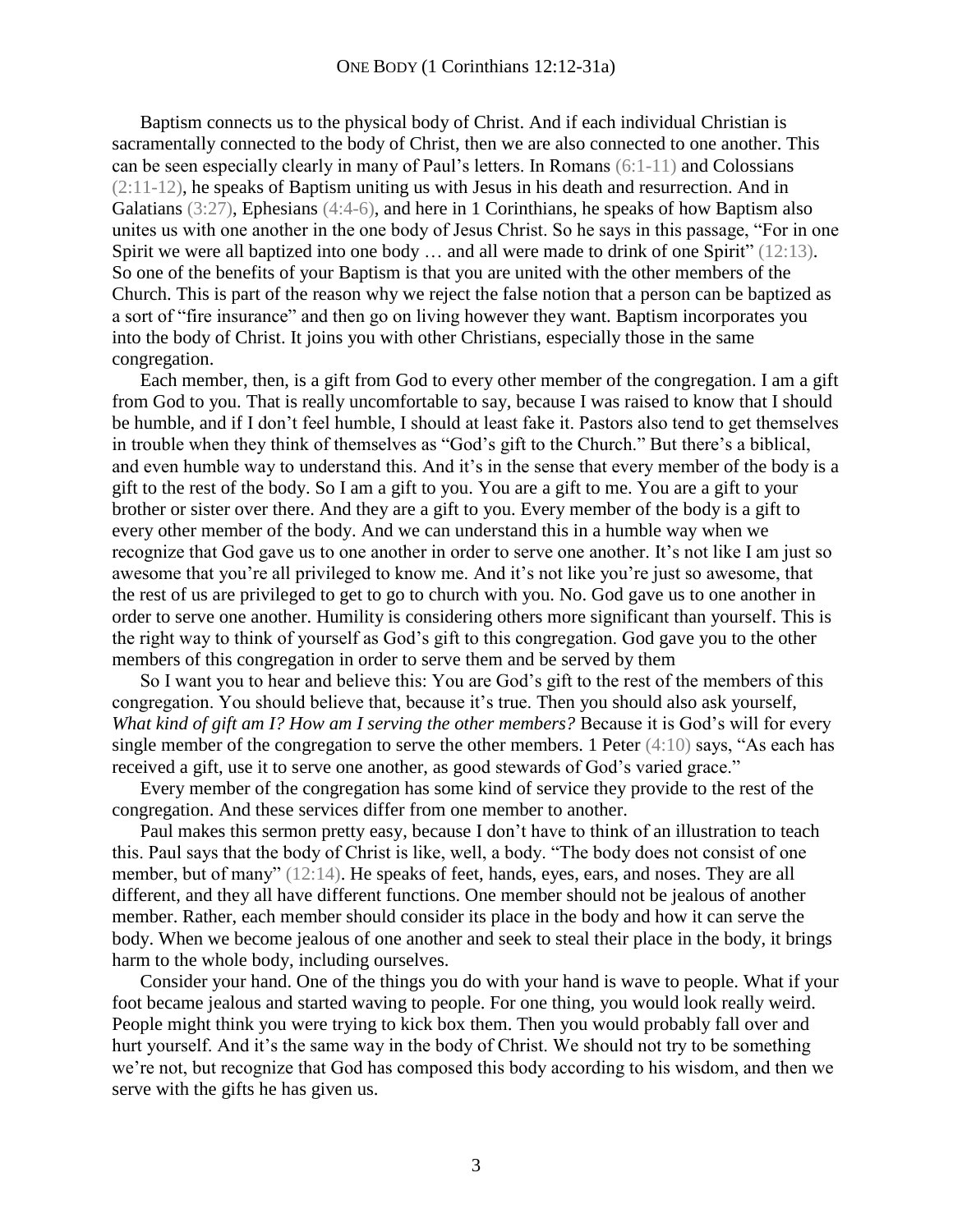So there's a natural diversity in the body of Christ, and there is also a unity. This isn't like the kind of diversity the world talks about. These days, when the world talks about diversity, they usually include different beliefs and different worldviews. It ends up being a very contradictory kind of diversity.

But the Church is to have unity in those things. Earlier in 1 Corinthians, Paul urges them to "agree, and  $\ldots$  be united in the same mind and the same judgment" (1:10). The Christian Church is to have unity in mind and doctrine, while we use our diverse gifts to work toward one common purpose, which is to build up and extend God's Kingdom.

Paul's point with his illustration of the body is that each member is indispensable. And "on those parts of the body that we think less honorable, we bestow the greater honor" (12:23). He goes on, "But God has so composed the body, giving greater honor to the part that lacked it, that there may be no division in the body, but that the members may have the same care for one another. If one member suffers, all suffer together; if one member is honored, all rejoice together" (12:24-25). So there is no place in the body of Christ for seeking one's own honor. This is one of those places where we all need to check ourselves, because this is the fundamental nature of sin; we seek our own glory. This goes all the way back to the Garden of Eden, where Adam and Eve desired to become like God. But in the body of Christ, we should seek to honor Christ, the head of the body, and we do this by honoring and serving one another.

I should say something about church membership. Membership is different than simply attending church. We have those who are not members, but attend regularly. And this is good. But I would encourage any of you who attend regularly to consider membership. I would also encourage you to not take it lightly. Don't just join. Consider it first. Becoming a member means affirming the doctrine this congregation confesses. This goes back to what Paul says earlier in the letter, that we should all agree and be of the same mind  $(1:10)$ . This is part of the reason why we do new member classes whenever someone wants to join. If you're going to affirm the doctrine we confess, we should first make clear exactly what that doctrine is before we ask to you to affirm it. Membership also includes a promise to "live a life becoming to a Christian and to be faithful in attendance and divine worship," as well as a promise to "use your spiritual gifts for the building up of the church." Anyone who makes these promises should take them seriously. We all sin, and we often break our promises, in which case we should repeatedly confess our sin and be forgiven, but we should never make promises we don't even intend to keep. If you have hang-ups with our doctrine, or if you really don't intend to use your gifts to serve the rest of the congregation, then you should not seek membership. But you are, of course, welcome and encouraged to continue worshipping with us.

Members serve each other in various ways. We already talked about this last week, but I'll remind you of this. Every member serves by being present in worship and praying for one another. Different members also serve in other ways, but every member is called to at least these two things: to worship together and to pray for one another.

I promised you last week that I would go into this a little more, and so I asked you to not get mad at me yet, and you didn't. I'll say a little bit more now, and when I'm all done, then I guess you have permission to get mad.

The question that looms over this, which has become especially relevant the last two years, is this: *How can we be the body of Christ if we're not actually together?* And the basic answer is, we can't. I'll add a little bit of nuance to that, but only a little, because nuance quickly becomes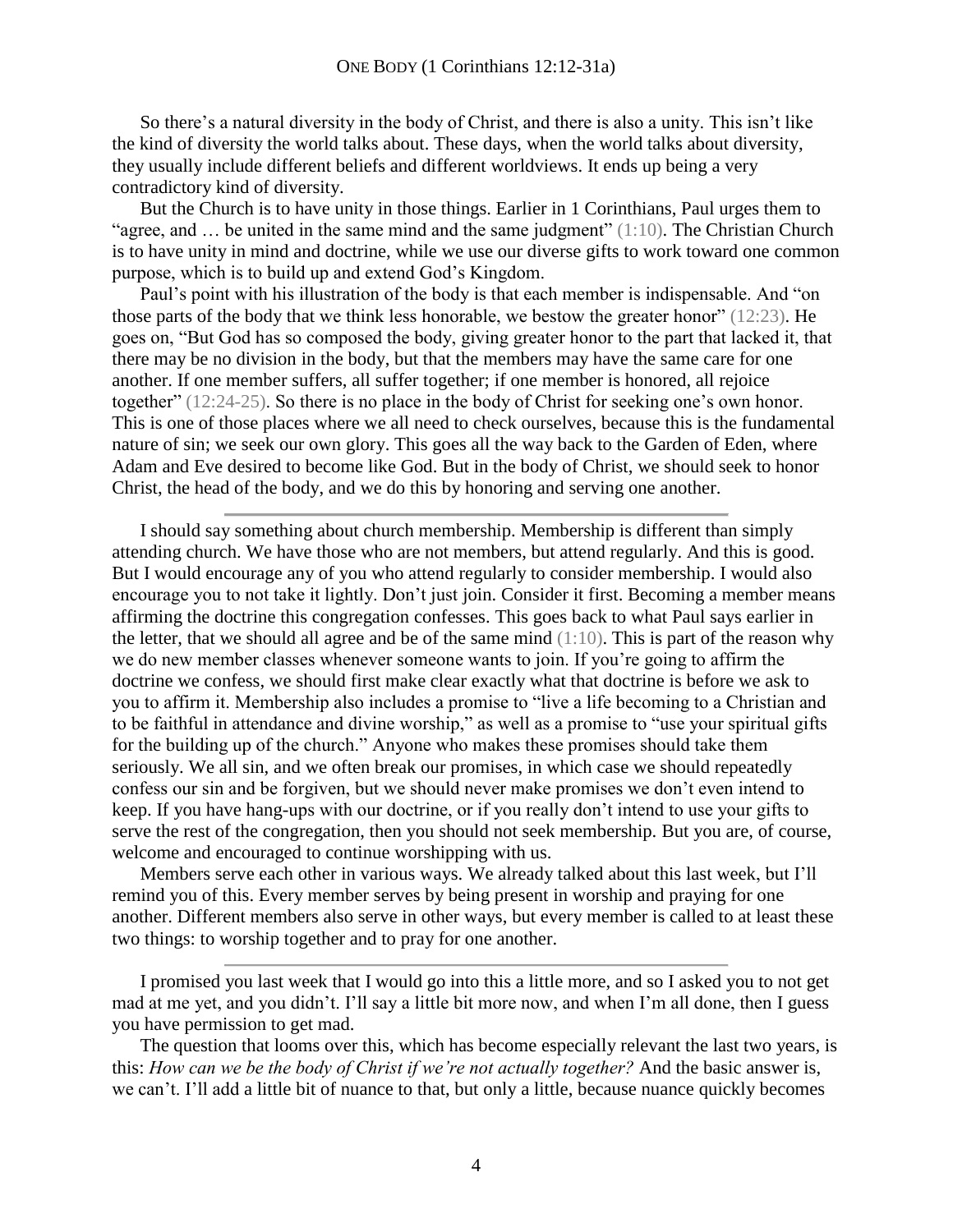an excuse. Being a part of a body is not just about proximity. When you go home after church, you don't cease to be a part of this body. When you go on vacation or stay home because you are ill, you do not cease to be a part of this body. There are shut-ins who are literally incapable of attending worship, or for whom it would be extremely difficult. They are still a part of this body. And there are times, you might call them "waves," when it is wise for at-risk individuals to avoid gatherings. This is true. But we end up in a dark and unhappy place when we start to think of other humans as threats to our existence. And we might use risk as an excuse to neglect the habit of meeting together. This is pretty easy to examine: if you are comfortable going to a store, or a restaurant, or a hockey game, or pretty much any building with fifty other people, but you're not willing to go to church, that's a problem.

Now since I angered one side of you, it's only fair to anger the other side. As members of the same body, and even just as fellow human beings, we have a duty to care for and protect one another's physical wellbeing. This comes from the Fifth Commandment, "You shall not murder." The Small Catechism explains this by saying, "We should fear and love God so that we do our neighbor no bodily harm nor cause him any suffering, but help and befriend him in every need." Part of this could include being vaccinated. Maybe you were hoping I wasn't going to go there. You might be thinking, *You're a pastor, not a medical expert*. And you definitely have me on that one. I really can't explain to you how vaccines work, what the risks are, or exactly how much protection they offer. That's not my area of expertise. But most issues involve multiple areas of expertise. If one doctor says this, and another doctor says that, I can't tell you which one is right. But I can tell you that you're not free to pick whichever one you want to be right. And I can also tell you that the Fifth Commandment has to be part of the equation. There is a scientific component here, and there is a moral component. I'm not even going to try to tackle the scientific component, because I don't understand it. But there is a moral component. There's a moral component to just about everything. Part of your equation needs to consider the physical wellbeing of your family, neighbors, and fellow church members.

Then remember the Eighth Commandment. And this goes for everyone on every side of an issue. The Eighth Commandment is the one that says, "You shall not bear false witness against your neighbor." And the Small Catechism explains this to include putting the most charitable construction on all that our neighbor does. We bear false witness against our neighbor when we project evil intentions on them. You might not understand why someone wears a mask. You might not understand why someone isn't vaccinated. You might not understand why someone goes to a birthday party. You might not understand why another person won't go out for church. Don't assume you understand their reasons. And definitely do not assume their reasons are evil. They might not understand what you understand, or you might not understand what they understand. As members of the same body, we actually have a responsibility to protect one another's reputations.

And we can be humble enough to recognize that we don't know everything. If there's anything we've learned in the last two years, it's that no one really knows what's going to happen next, Father, Son, and Holy Spirit excepted, of course. Viruses change. We discover new things. Nobody really wants to be nailed to the wall on something they said last week that turned out to be false. Politicians and commentators, do it all the time. They score points by finding the one bad thing a person said and rubbing their faces in it. That's the political game. But you're more mature than them. When we treat people that way in real life, it actually pushes them deeper into error. If we care about people, and if we want them to change their minds, we should make it easy for them to do so. Let them change their minds and save face.